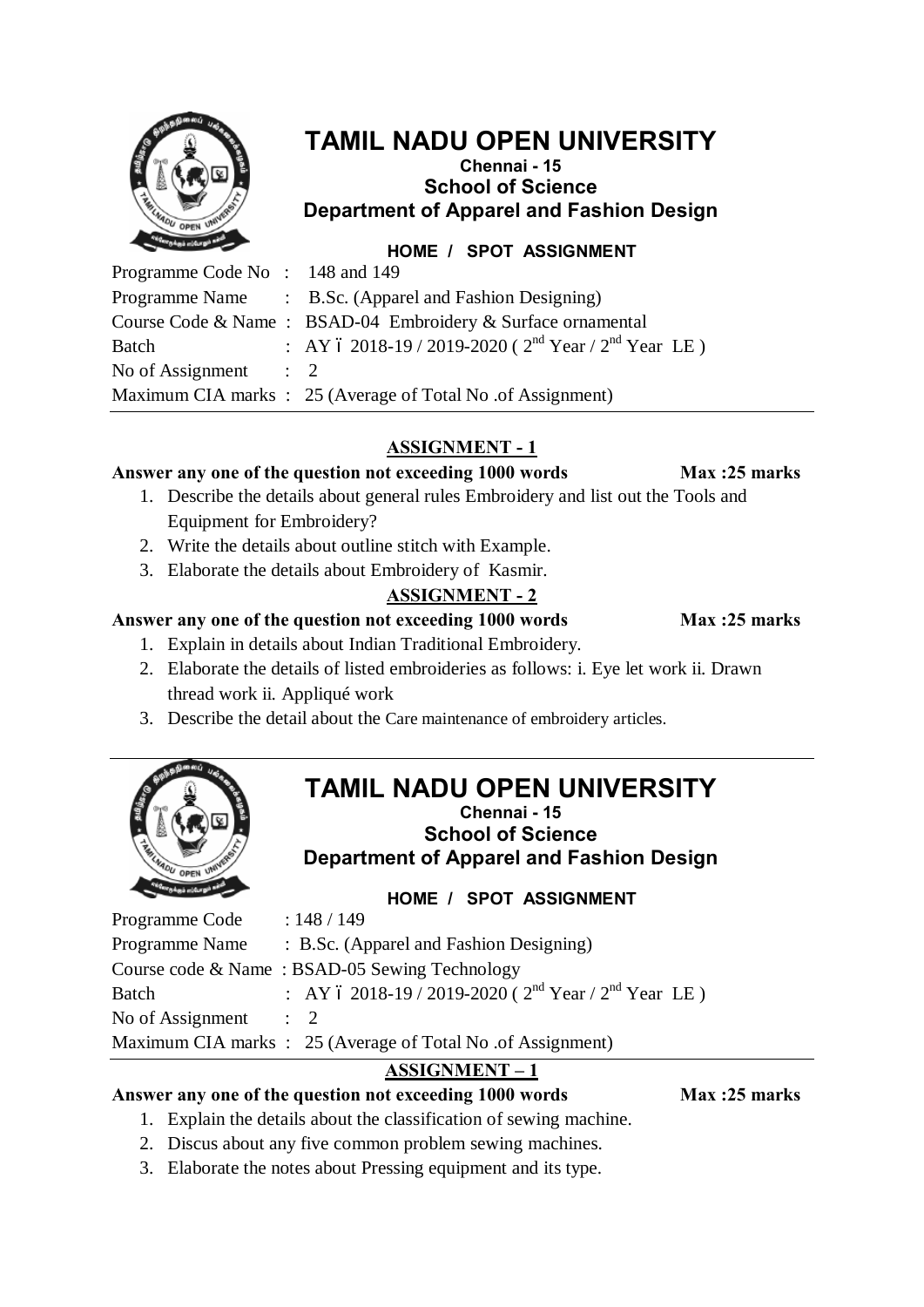# **ASSIGNMENT – 2**

#### **Answer any one of the question not exceeding 1000 words Max :25 marks**

- 1. Explain the details about the classification of Marker planning and what are the methods involved in maker planning.
- 2. Elaborate the notes about Sewing Federal Standards for stitch and Seam classification?
- **3.** Elaborate the detail about Cutting equipment and tools in fabric cutting.

### **TAMIL NADU OPEN UNIVERSITY Chennai - 15 School of Science**

**Department of Apparel and Fashion Design**



| Programme Name<br>: B.Sc. (Apparel and Fashion Designing)               |  |
|-------------------------------------------------------------------------|--|
| Course Code & Name: BSAD-06 Fashion Designing                           |  |
| : AY 6 2018-19 / 2019-2020 ( $2^{nd}$ Year / $2^{nd}$ Year LE)<br>Batch |  |
| No of Assignment<br>$\therefore$ 2                                      |  |
| Maximum CIA marks : 25 (Average of Total No. of Assignment)             |  |

# **ASSIGNMENT – 1**

#### Answer any one of the question not exceeding 1000 words Max :25 marks

1. Explain the detail about structural and decorative design with neat sketches.

- 2. Write the detail about the Elements of Design.
- 3. What is colour? And explain the colour theories with neat diagram.

# **ASSIGNMENT – 2**

**Answer any one of the question not exceeding 1000 words Max :25 marks**

1. Explain the detail about the fashion cycle?.

- 2. Write the detail about the Trimmings and decorations with suitable example.
- 3. Elaborate detail about listed fashion accessories- Shoes, handbags, jewellery, hats,